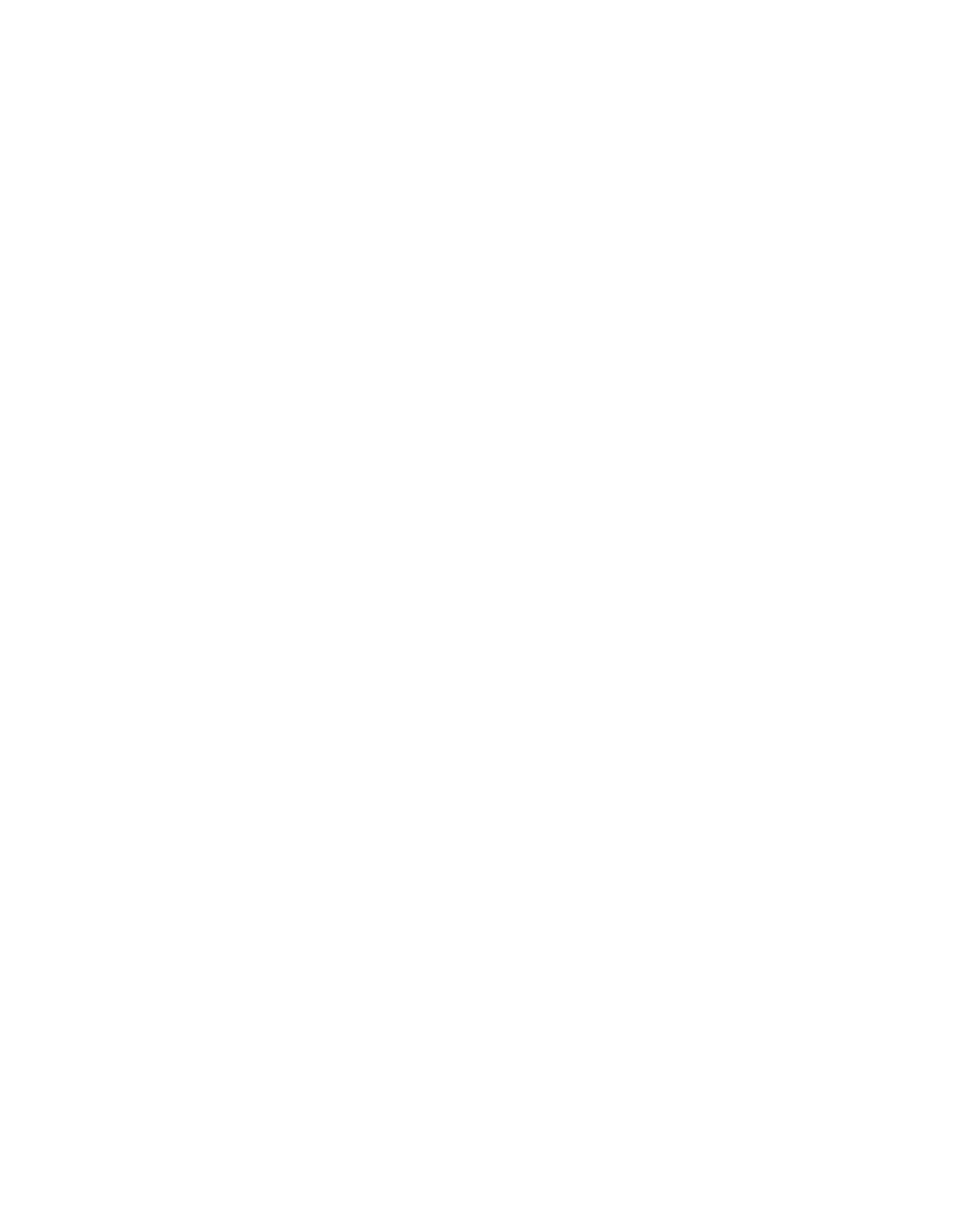## **General Notes**

The Council of Arts Accrediting Associations is a joint, *ad hoc* effort of the National Association of Schools of Art and Design, the National Association of Schools of Dance, the National Association of Schools of Music, and the National Association of Schools of Theatre. The Council works with matters of general concern to the arts community in higher education, with particular focus on the issues and policies affecting instructional quality and accreditation.

From time to time, the Council issues analytical documents, each of which covers a specific issue. The objective is to distill major themes, trends, and prospects into a form that encourages and empowers individual and institutional reflection, analysis, and action. The Council particularly encourages the sharing of its analytical documents with faculty and other administrators at the institution.

Readers are encouraged to share ideas about subjects or contents for future analytical documents by contacting CAAA at the National Office for Arts Accreditation, whose address appears below.

### **Disclaimer**

This text is analytical and consultative only. Although produced by organizations that accredit, *it is not a statement of accreditation standards, policies, or processes, and must not be referenced as such.* 

Official accreditation documents are available from the separate accrediting associations for art and design (NASAD), dance (NASD), music (NASM), and theatre (NAST). The address appears at the bottom of this page.

## **Copies, Extracts**

This document is not copyrighted. It may be reproduced in whole or part in the interest of education and cultural development. Any organization or institution may reproduce the document in quantities sufficient for its own use, but not for sale. Notice of credit to CAAA should appear on all copies.

Institutions and organizations are invited to use extracts from this document to develop or revise their own statements regarding distance education and the arts disciplines.

**Further information about CAAA or its component associations may be obtained by contacting:**

#### **NATIONAL OFFICE FOR ARTS ACCREDITATION 11250 Roger Bacon Drive, Suite 21 Reston, Virginia 20190**

**Telephone: 703-437-0700** — **Facsimile: 703-437-6312 E-mail: info@arts-accredit.org http://www.arts-accredit.org**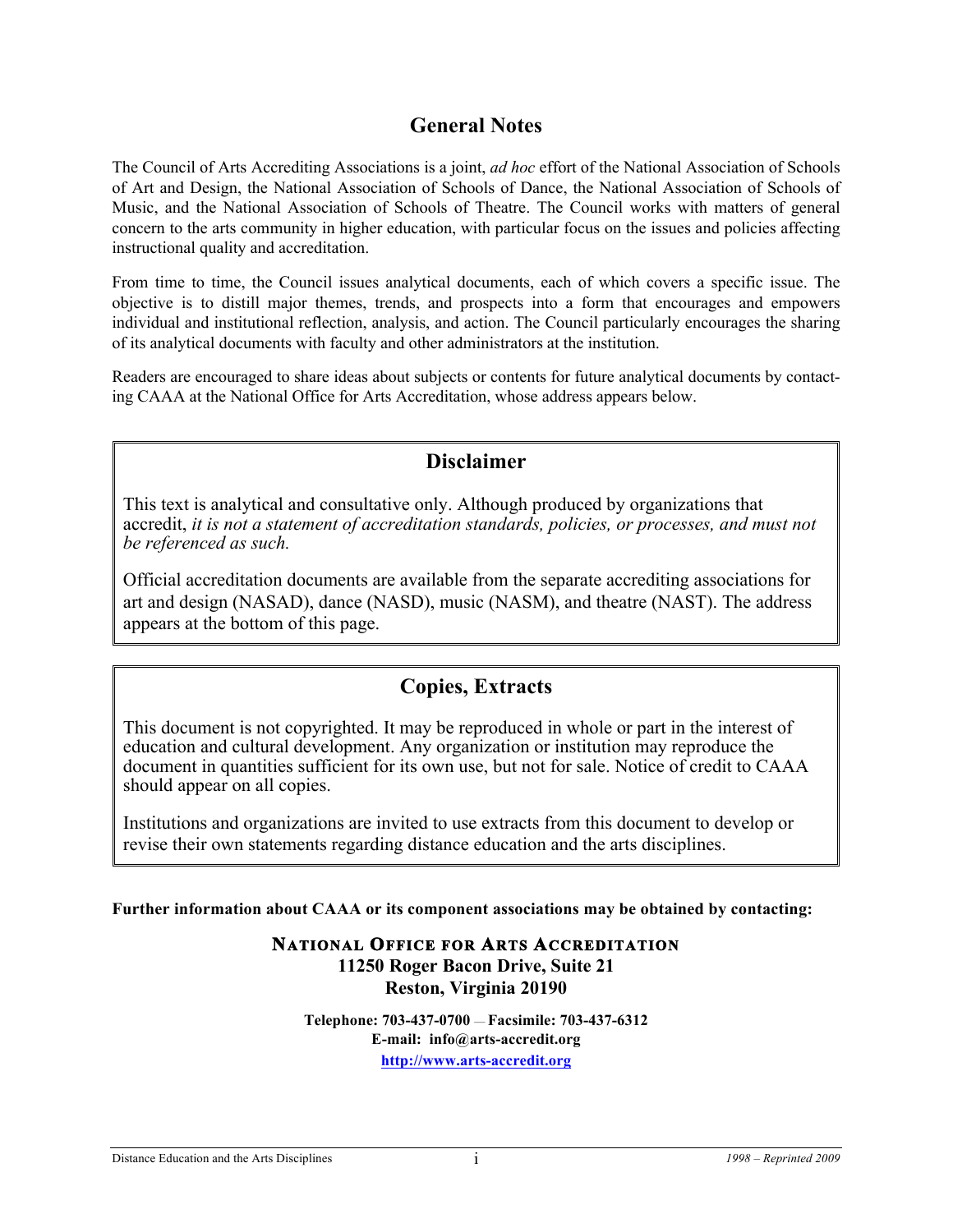# **TABLE OF CONTENTS**

| $\bullet$ |  |
|-----------|--|
| $\bullet$ |  |
|           |  |
| $\bullet$ |  |
|           |  |
| $\bullet$ |  |
|           |  |
|           |  |
|           |  |
|           |  |
|           |  |
|           |  |
|           |  |
|           |  |
|           |  |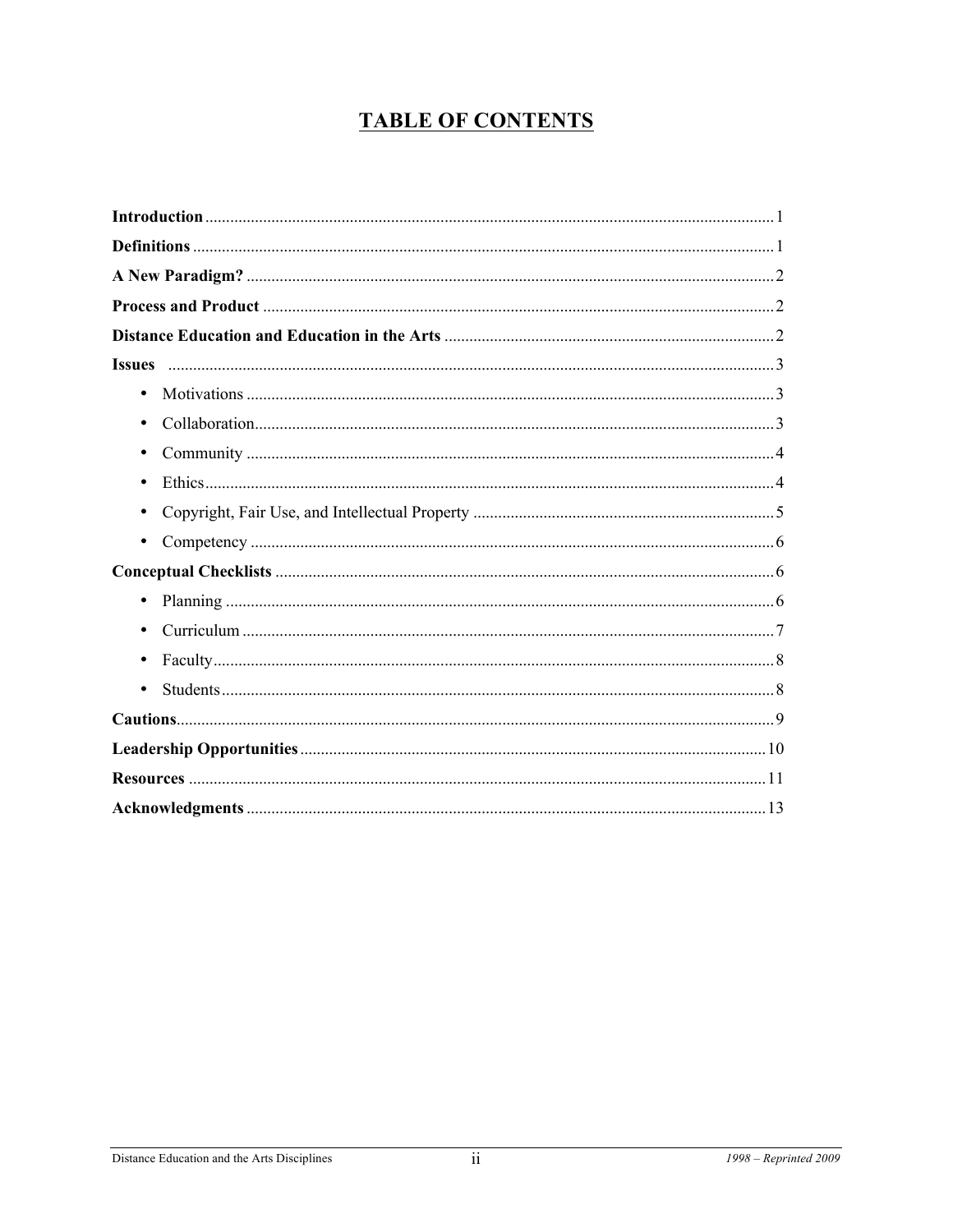# **Distance Education and the Arts Disciplines**

#### **INTRODUCTION**

Of all the areas of human endeavor, perhaps none are so characterized by the transmission of knowledge and skills from expert to learner as are the arts. This paradigm, however, has long been in a state of change. The master working alone with a studio of apprentices is a Renaissance conception. As the study of music, dance, theatre, and the fine arts has moved to specialized schools and universities, the paradigm has changed. Education at a distance represents another fundamental change, one that must be considered carefully in each set of circumstances with reference to what is appropriate, what is needed, and what is possible.

Distance education is sweeping higher education. For reasons of access, economy, and convenience, it is increasingly in use at institutions and networks of institutions, public and private, nationwide. It may contribute as an element of a more or less traditional campus-based class, it may be the means of disseminating a particular course beyond campus, or it may be the means through which an entire degree or diploma program is completed.

Education at a distance involves more than the means of exchange between teacher and student. Increasingly, the responsibility for pace and direction is the province of the student rather than the teacher. The term "distance learning" is as frequent as "distance education," and the distinction has some significance.

It is not the purpose of this document to state what can and cannot be done, still less to mandate how institutions and programs should act. Instead, it is hoped that the issues presented here will assist units as they consider how distance education may or may not be a part of their unique goals and objectives.

#### **DEFINITIONS**

There are many definitions of distance education and distance learning, varying from the concise to the rambling, and often betraying agendas. For the purposes of this document, distance education and distance learning may be defined as any instruction in which the student is removed by time and/or place from the instructor. The term "distance learning" implies a greater determination by the student of the pace, direction, and/or content of the learning than in traditional models. The term "distance education" may be considered more neutral and comprehensive, and thus will be used in this document.

Distance education is not a new concept. Formal correspondence courses evolved in Europe in the midnineteenth century and were popular in the U.S. only decades later. More modern manifestations are marked by the use of ever-evolving technology, but high technology is not necessarily an essential component. That the technology must be at the service of the education, and not the reverse, is an issue which will be discussed below.

One distinction which may be useful is that between synchronous and asynchronous instruction. The means for each may be the same—closed circuit television, satellite, or computer hook-up, for example. In synchronous instruction, teacher and students participate at the same time, and usually with provision for real-time exchange of information, questions, and discussion. Asynchronous instruction may be used by a group of students, as in presentations recorded by video and replayed at a remote location, or by an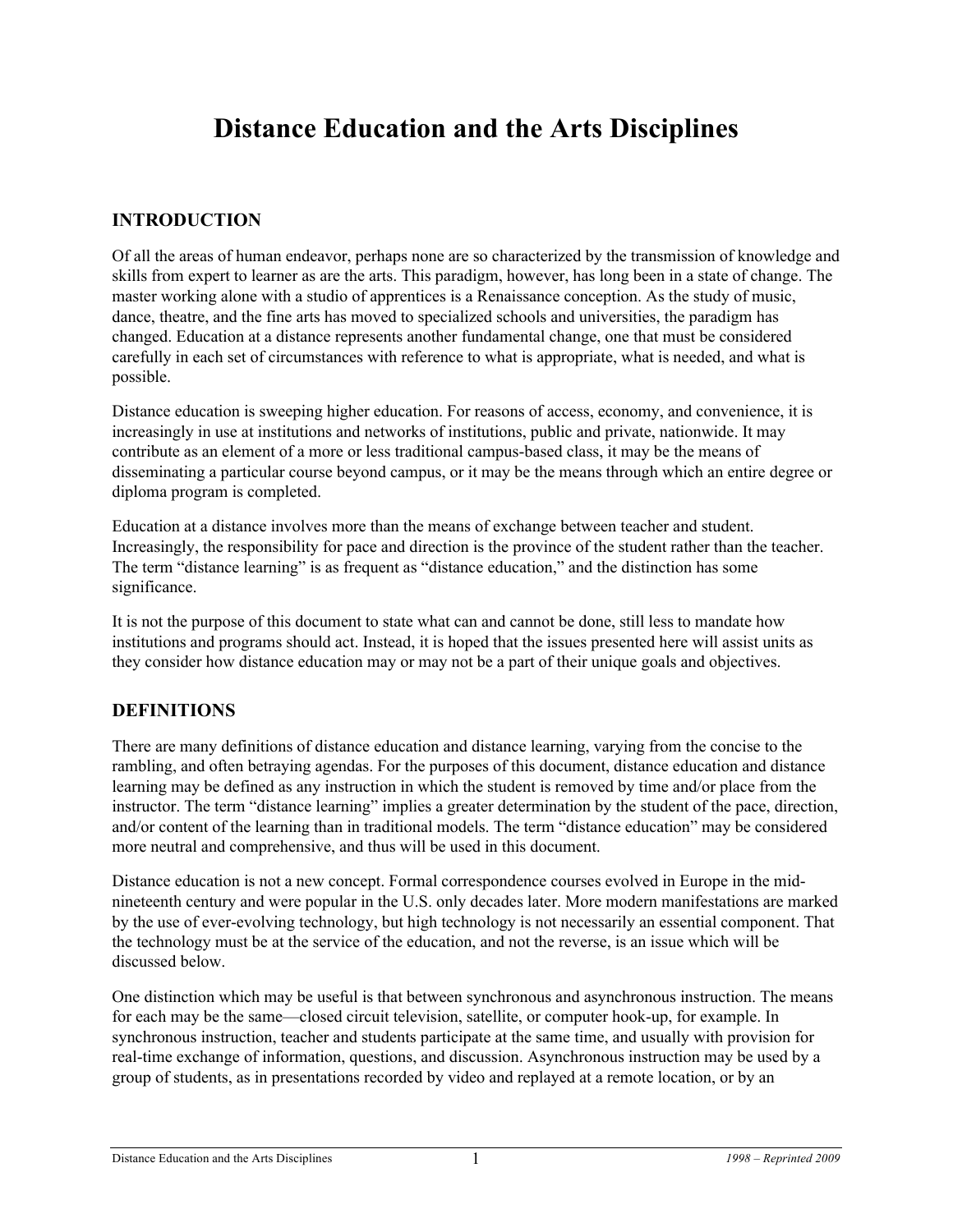individual. Synchronous discussion by computer link may be used to supplement asynchronous delivery of materials in another format.

#### **A NEW PARADIGM?**

Technology undoubtedly affects the content and presentation of material. Under ideal circumstances, a range of technology is available to suit specific needs; in practice, however, available resources are usually limited. In such cases, available technology determines what is possible, and to some extent, the means by which teaching and learning are accomplished. Even more fundamental is the need to maintain standards, student involvement, and motivation in situations where the instructor is not physically present. It is generally agreed that a video of a lecture in and of itself is not an adequate form of distance education. Does a new format require a fundamental change, not only in content and presentation, but in design and direction? The frequency of the term "distance learning" indicates the popularity of a concept of education increasingly controlled by the student. The instructor in distance education is often described as "the guide on the side" rather than "the sage on the stage." The extent to which such changes take place will depend on the instructor, the students, the content, the context, and the technology.

By its nature, distance education presupposes a change in the experience of education. Although real-time, two-way audio and video in various configurations provide interaction among students and instructor, the experience will never be that of the residential college. Although learning between walks across the quad remains the ideal in many minds, it is even now beyond the means of many. Interacting face to face in a community of learners is arguably an essential element of education, but the configuration of that community is changing. Although education at a distance precludes some physical aspects of community, it can make possible a diversity met with on few campuses.

These and other factors make distance education an increasing element in all types of training and education, including secondary schools, colleges and universities, continuing education, and professional training in government, industry, and the military. It can be expected that current students on traditional campuses will encounter and be engaged with distance education at some point in their professional lives. This is particularly true for future arts educators, who will in all likelihood find some elements of distance education in their future classrooms. The ability to work with and in this format is likely to become increasingly important and valuable.

The visual element of these new paradigms, particularly those which are computer-based, is critically important. This expanding field provides an important new arena for design professionals.

### **PROCESS AND PRODUCT**

Both the arts and technology share a dual orientation to process and product. Process in the education of artists either is, creates, or influences the product. But when education and technology are brought together, it is all too easy to lose sight of content in the face of fascination with the technical aspects of process. The computer itself becomes more fascinating than content associated with process. Web surfing is more interesting than practicing scales, for example. A similar temptation may present itself to those planning distance education models. It is important to keep perspective so that that the means of delivery does not overshadow the educational substance students need to address.

### **DISTANCE EDUCATION AND EDUCATION IN THE ARTS**

As all who teach the arts know, education in the arts is complex. Multiple connections among knowledge, skills, and interpersonal abilities demand a range of educational experiences that exceeds that of many other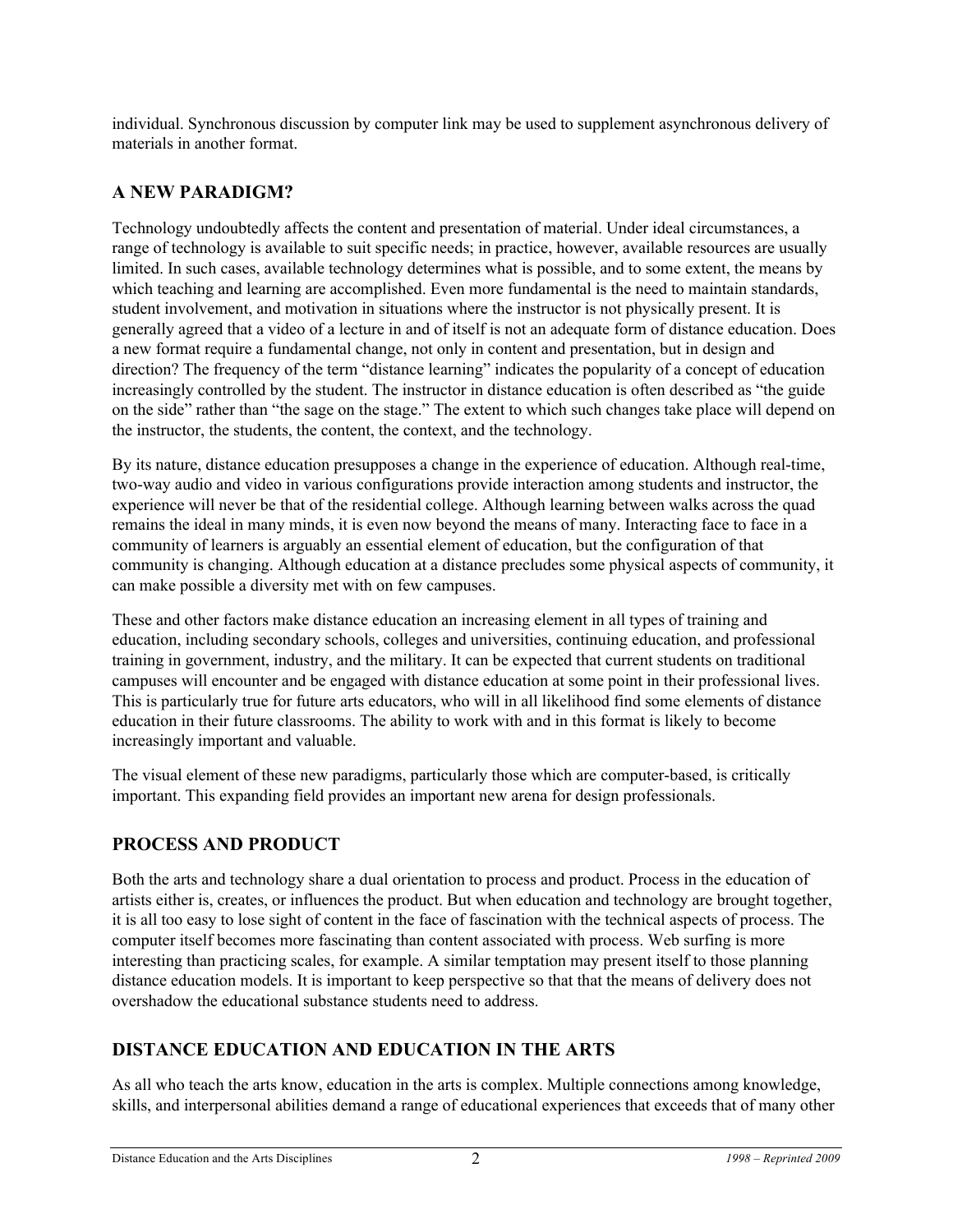disciplines. To duplicate and/or translate the experiences of the classroom, the studio, and, for the performing arts, the rehearsal hall, across time and distance poses substantial challenges. Some areas theory and history, for example—may duplicate and/or translate more readily than others. Fields such as computer graphics or world theatre, for example, are centered in or benefit from electronic resources, whether the course is taught in a classroom or at a distance. It is in the teaching of technique in all the arts disciplines that distance poses its greatest problems. Two-way audio and video notwithstanding, there is as yet no replacement for the teacher at the side of the student. The more advanced and highly nuanced the student's work, the more true the preceding statement. Although audiovisual and computer links provide some measure of real-time collaboration for discussion, the language of such discussion is the spoken or written word, not the intrinsic languages of the arts. To dance, sing, play, or act together requires physical presence—we cannot yet see or hear one another well enough to suppose that distance is spanned in rehearsal or performance of traditional works. Though multi-site performances of works based on a new paradigm of separation are another matter, even these avant-garde works require communication and collaboration skills usually learned in live, interpersonal contexts.

Thus, the appropriateness of any distance education program in the arts will depend on many factors: the mission of the institution and unit, the goals and objectives of the program, the nature and complexity of the material, the level of the student, and the resources for instructor and learner, among others. Each distance education program must be planned, executed, and evaluated with reference to the unique local context, and especially to the specific backgrounds, attributes, and aspirations of those to be taught.

#### **ISSUES**

#### **Motivations**

The driving forces behind distance education are many, and they may be found within an institution and beyond it. Leaders in government are often eager to respond to public pressure for access and economy; leaders in education may recognize the potential for increasing enrollment, reaching nontraditional students, and possibly reducing cost; instructors may welcome the opportunity for creative and innovative teaching opportunities; industry may offer millions of dollars of grant monies for programs which utilize particular products. A further motivation may come from the desire of both public and private institutions to form local, statewide, and regional consortia. While each of these forces may be for the good, the benefit will depend on the development of programs which focus on substantive content and are closely allied with the mission, goals, and objectives of the unit and the institution.

The motivations for the institution may or may not correspond with those of any of its units, and understanding of what can taught with integrity at a distance may or may not be readily achieved. This understanding may be difficult enough within the unit; achieving understanding beyond the unit may be still more difficult.

#### **Collaboration**

By nature, distance education requires collaboration. At the most basic level, there will be the need to bring together subject and technical expertise in the development of programs. More far-reaching, however, are the potentials for collaboration among faculty and students within and beyond each arts discipline. The arts are themselves interdisciplinary; their practitioners are accustomed to seeking out the expertise of those in allied areas. The potential offered by connections such as the Internet makes possible collaboration on both research and instructional projects which transcends physical boundaries.

There is a tremendous amount of technique associated with technology, and it is not all electronic. Distance education materials, whether delivered by paper, television screen, or computer, must *look* good. All of the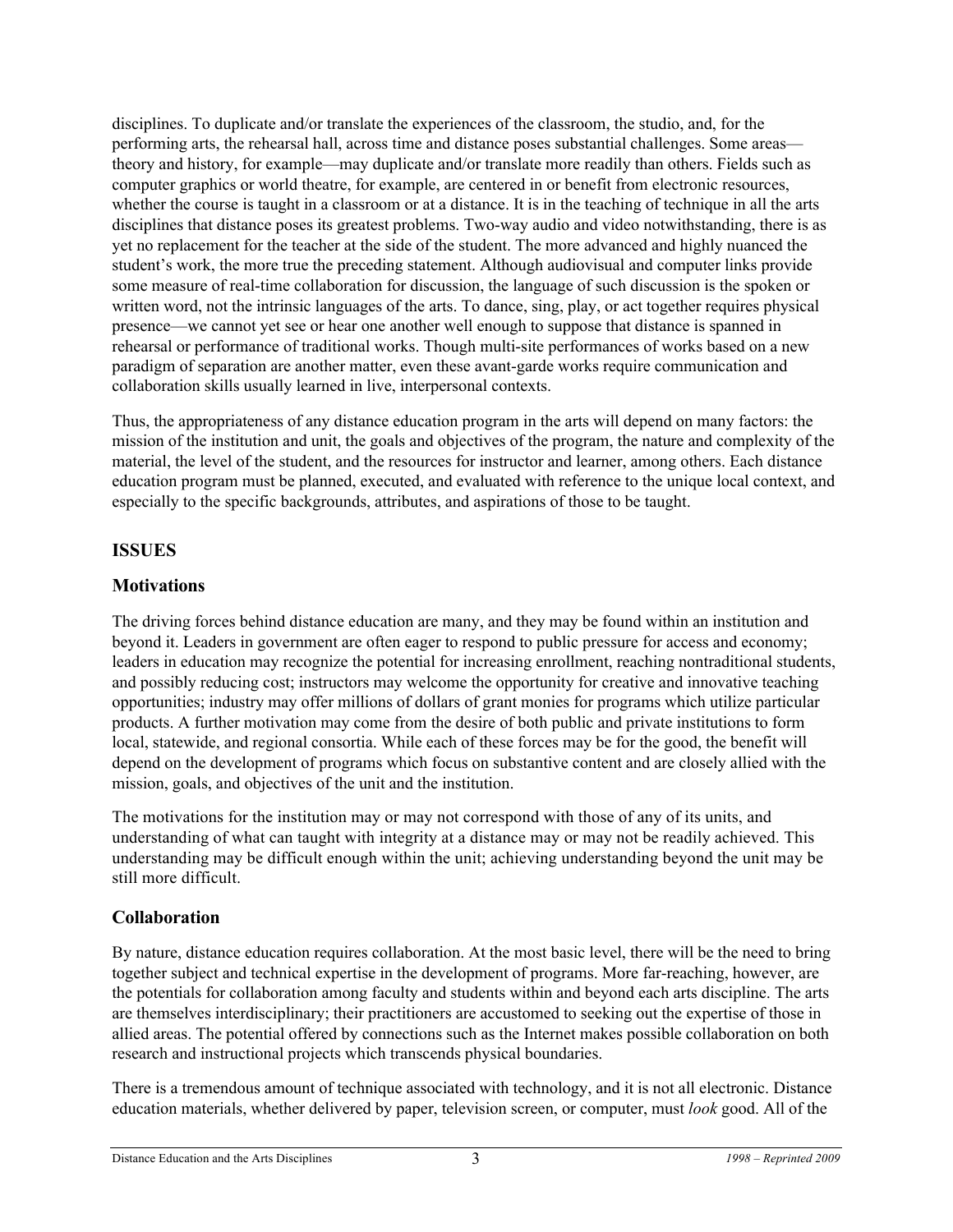arts disciplines will be looking to art and design colleagues as they develop programs and materials. Indeed, this need is applicable to every program and discipline, including those in industry and government.

A further and very important opportunity for collaboration lies in the area of educational software development. Although the industry is proceeding apace with platforms to support distance education formats and programs, the specialized needs of the arts disciplines require the direction and contributions of those with expertise in the arts.

Collaborative programs at any level bring with them certain gray areas of evaluation. How much of a program's success (or failure) is due to content, and how much to presentation? Who gets credit, and how much credit, for the various aspects of a project? Who should the evaluators be? Individuals involved in collaboration beyond their area of expertise take certain risks—are they rewarded or penalized in evaluations?

#### **Community**

Webster's defines community as, among other things, a "unified body of individuals." Certainly distance education challenges the traditional idea of the learning community. When the community is no longer limited by physical proximity, the potential for diversity of all kinds is increased. It would be a mistake, however, to assume that the cohesiveness fostered by physical presence may be removed without compensating factors. "Unified" is the operative word in the above definition. Merely being enrolled in the same distance education program will not create community among learners; belonging to a consortium will not do so among faculty. It is the aspect of active participation and collaboration, the exchange of ideas as well as information that may compensate for the physical separation.

#### **Ethics**

In a field changing as rapidly as distance education, ethical issues are constantly evolving. Major issues include use and ownership of materials, access, territoriality, transferability, evaluation, security, and support.

*Materials.* As in any publication or classroom situation, the laws governing copyright and fair use are in full play. Enforcement of these laws and guidelines is made more difficult, however, in situations where reproduction and dissemination may be difficult to monitor and control. Equally thorny is the question of ownership of materials developed for distance education programs. Does ownership belong to the faculty member(s) who develop these materials or to the institution(s) where the development takes place? Although parallels have been drawn to textbook authorship, distance education projects are generally more complex, usually involving materials and expertise from a variety of sources. Written guidelines regarding ownership should be in place in all units where distance education programs are to be developed.

*Access.* Although increased access is one of the driving forces behind distance education, there are prerequisites. A certain amount of equipment is needed, often in the form of a high-powered computer. Although some schools include a computer in the cost of a course or program, finances must be considered as much an issue of access as distance. Use of technology presupposes technical fluency. How are units to determine the fluency of a given student, and to provide necessary training? Learning at a distance requires certain characteristics—personal motivation and self-discipline, for example—without which all technical resources are useless. Units must be clear in their descriptions of distance education programs about the requirements regarding equipment, skills, and demands.

*Territoriality.* What are the implications of XQL State University in the West offering courses by distance education in an area previously served only by PDH Community College in the East? Of an independent art school offering courses in competition with the state university? Of art education programs aimed at the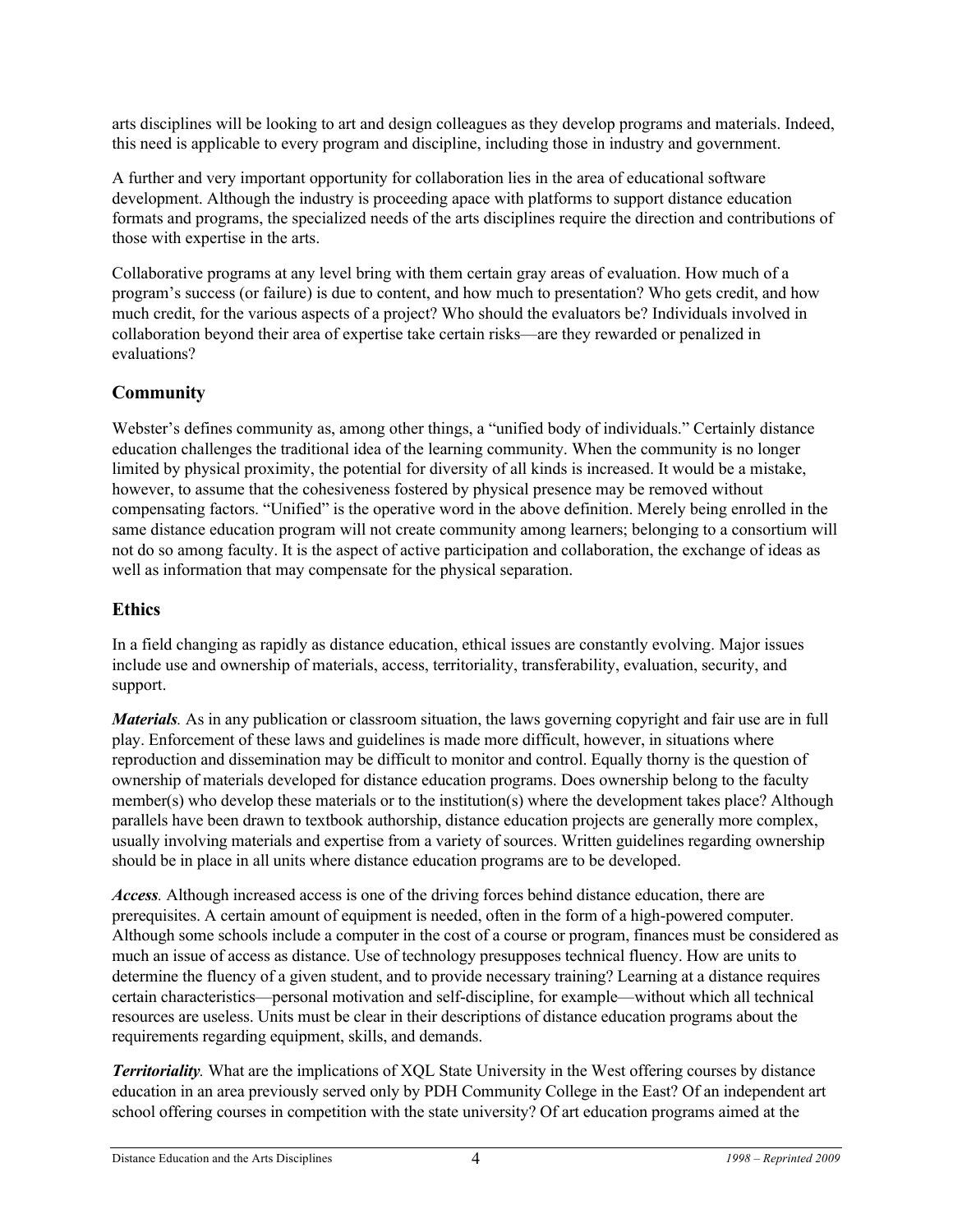public schools? Ill will and unforeseen consequences may be avoided by careful consideration of the ramifications not only for the sponsoring institution, but for the art and education communities at large. The expansion of distance education requires new thinking about citizenship.

*Transferability.* As distance education becomes a more common component of programs and degrees, it is critical that the aspects of transfer of credit be addressed. Where programs are offered both on campus and at a distance, it is generally recognized that the standards for knowledge and competence must be the same in both instances. There is a need for clarity regarding transferability of distance education credits within and among institutions.

*Evaluation and Security.* These two issues are tied, for both involve issues of confidentiality. Traditional evaluation techniques may work in some circumstances (proctored examinations at remote sites, for example), but in general, new methods will be required. It must of course be determined that the work is that of the enrolled student, but a student's right to confidentiality must also be preserved. Additionally, the security of materials and information should be safeguarded in an environment notorious for "hacking." Units should consider measures to control unauthorized access.

*Support*. In addition to technical assistance, students generally require support beyond the classroom, studio, or computer screen. Access to libraries, performing and visual arts resources, and practicing artists are vital to an artist's education. The experience of an arts student in a unit located in a metropolitan area will be vastly different from that of a student enrolled in the same unit's distance education class in a rural area. In cases where the same program is offered on campus and at a distance, the requirements must allow students in both situations equal opportunities to excel. All programs should consider the total resources available to a student in any given situation, and should be clear with regard to expectations on the part of both student and instructor.

*Electronic Etiquette.* The digital community is developing its own guides for behavior, and while some aspects are primarily good manners, others, such as including links to other sites or homepages, involve ethical issues as well. Online searches for "netiquette" will yield thousands of hits, an indication of the attention given to this issue.

### **Copyright, Fair Use, and Intellectual Property**

Fair use of copyrighted materials is governed by section 107 of the Copyright Act of 1976. Although fairuse provisions are made for "such purposes as criticism, comment, news reporting, teaching (including multiple copies for classroom use), scholarship, or research," these provisions are governed by four factors: *purpose* (for example, commercial or not-for-profit educational use), *nature of copyrighted work* (for example, factual information or original material), *amount and substantiality of the portion used in relation to the copyrighted work as a whole*, and *effect of the use upon the potential market for or value of the copyrighted work.* The statute itself is open to interpretation, and court cases have been decided on the weight and balance of the four factors.

In 1995 a "White Paper on Intellectual Property" was produced by the Working Group on Intellectual Property Rights under the aegis of President Clinton's Information Infrastructure Task Force. This 250-page document concluded that the Copyright Law of 1976 was essentially sufficient even given the tremendous changes in access and distribution represented by the World Wide Web, but suggested some statutory changes. These proposals, which affect such areas as transmission, libraries and archives, public performance, and fair use, have drawn considerable controversy and heated debate within the library and education communities. Units should be aware that the debate continues and should be aware of the ramifications of any statutory changes.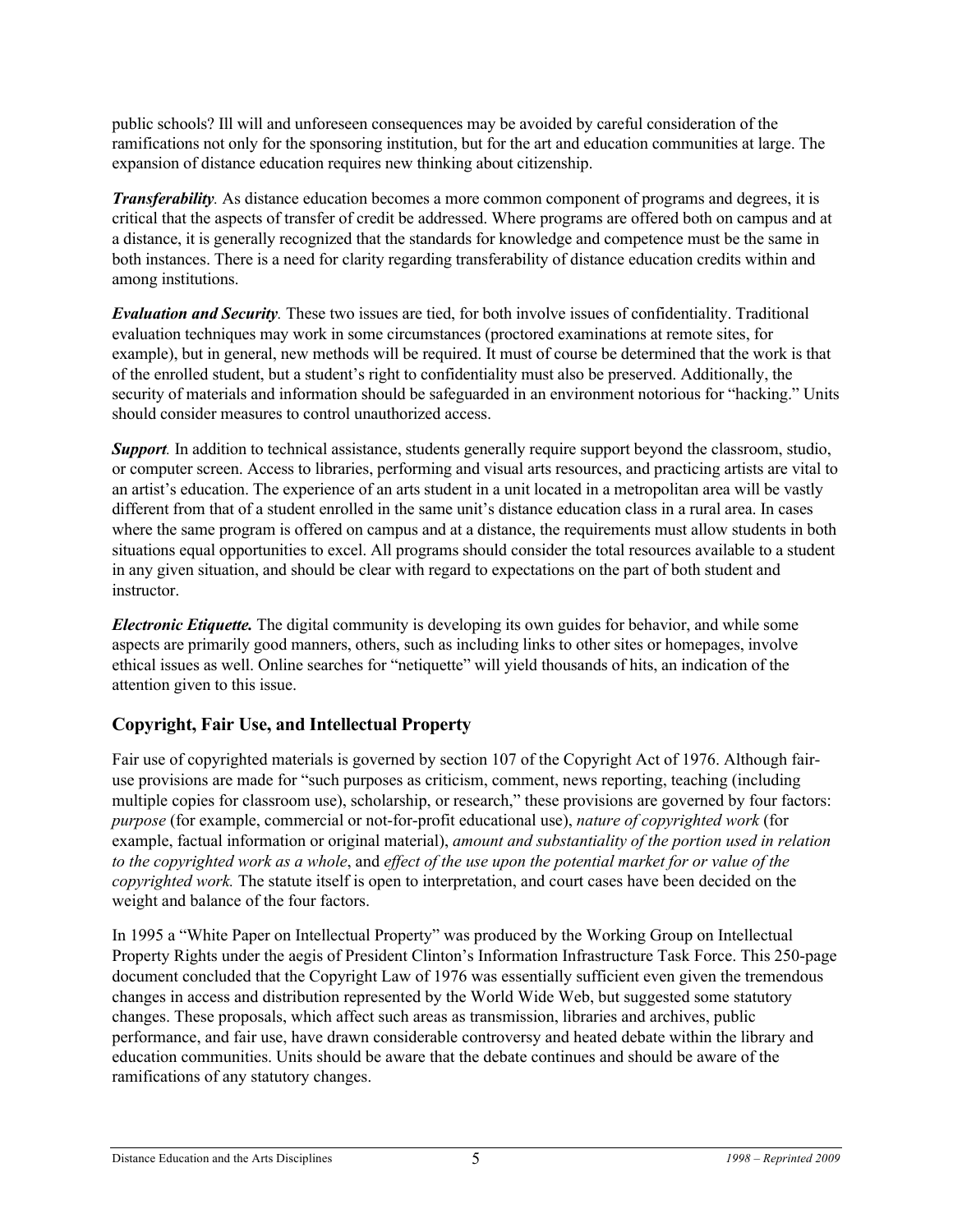The protection of intellectual property is one of the most pressing issues surrounding the use and development of electronic media. The reader is referred to the numerous Web links on this issue found below under "Resources."

#### **Competency**

The requirements for electronic competency are many. Not only is the technology constantly changing, but the very nature of the task changes. Awareness of what is possible, knowledge and skill to make possibilities realities, and a real desire to venture into the world of electronic education are all necessary on the part of instructors, students, and administrators. From planning to implementation and evaluation, all involved with a distance education process must be willing to be constant learners. In many cases, this may involve reverse mentoring—junior faculty and administrators guiding more senior colleagues, and instructors scrambling to stay ahead of students. Constant changes will necessitate constant training, whether that be through departments, libraries, computer centers, courses, seminars, workshops, or individual training.

Individual responses to distance education and the attendant technology may be expected to differ widely. Some personalities and learning styles will be more suited to this medium than others, and interest, inclination, and ability will vary. Awareness of these individual variables is important as institutions and units consider issues such as "universal electronic literacy" and the attendant training programs.

### **CONCEPTUAL CHECKLISTS**

#### **Planning**

*Mission, Goals, and Objectives.* As with any program, distance education activities must be closely allied with the fundamental values of the unit if they are to be effective. Programs that are tangential run the risk of hindering the focus of the unit. They also become targets for budget cuts and other forms of isolation.

*Appropriate Use.* Pressure from various constituencies, including those who may not have experience with the arts, should not obscure the fact that some things are more readily learned at a distance than others.

*Curricular Fit.* A course, program, or degree via distance education should have a coherent place within the other offerings of the unit.

*Institutional Fit.* The "master plan" for a campus or statewide university system may have a great impact on the distance education efforts of a given unit.

*Technological Fit.* Units should be aware of technological resources, both extant and forthcoming, within the institution and any state or regional consortia of which they are a part. Many distance education efforts will aided, and some precluded, by technology and technological plans beyond the unit.

*Quality*. An institution or university system making a commitment to distance education must ensure the quality of those programs. Programs that do not reflect the standards of on-campus offerings are a disservice to both students and institution.

*Design.* Close attention should be paid to the way in which distance education programs are structured and implemented, to the degree to which traditional paradigms are appropriate, and to the way materials look. Materials should not look amateurish.

*Development.* Collaboration at the earliest stages among presenters, designers, and technical staff will help avoid the pitfalls encountered when content is developed in one context and presentation in another.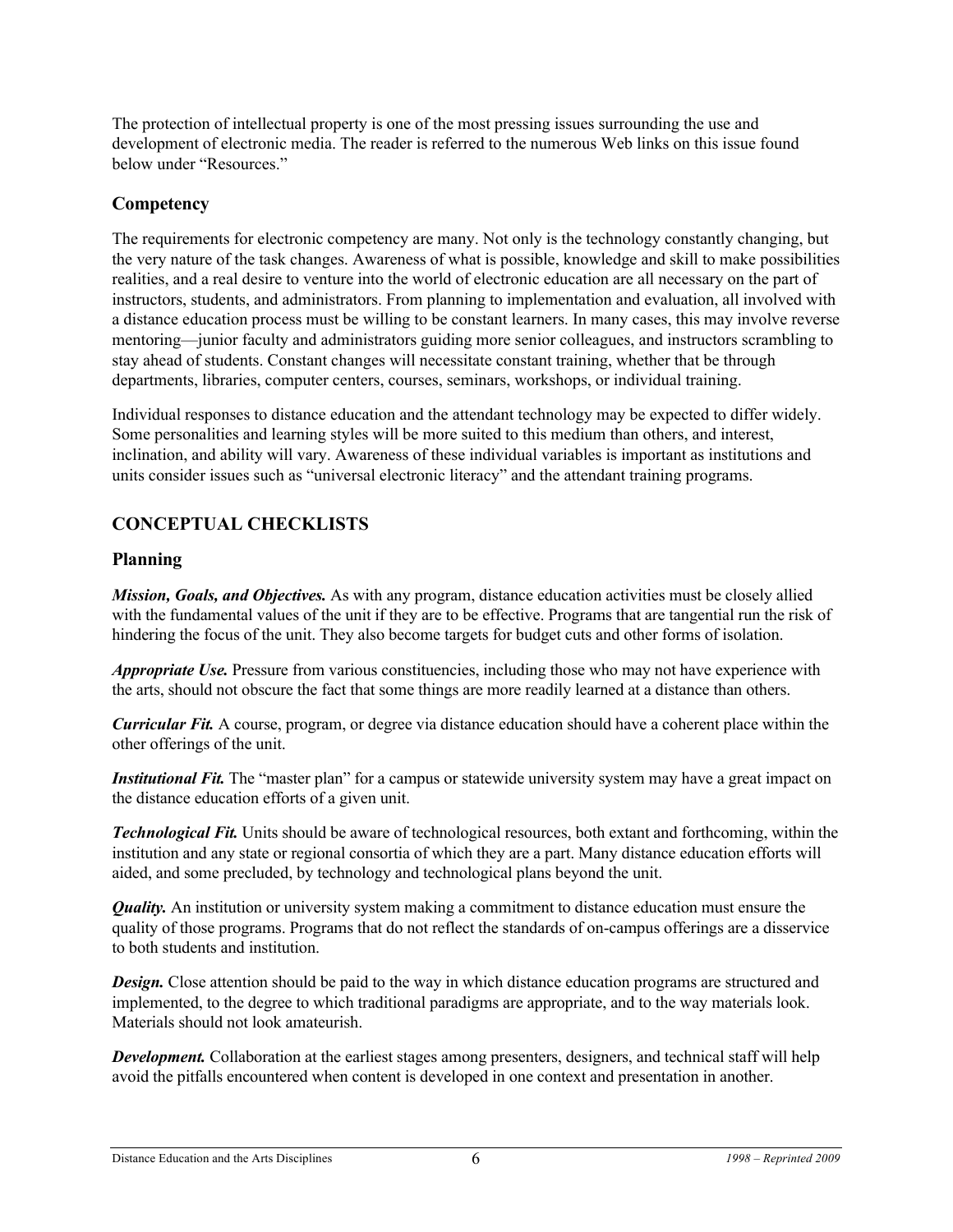*Constituency.* The student "market" for distance education may be quite different from the market on campus. In-depth studies of potential markets are appropriate in the earliest planning stages.

*Calendar.* Institutional calendars vary. Availability of faculty and staff and the reporting of grades and credits may be an issue where the academic calendar varies among originating and host institutions.

*Impact Beyond the Institution.* Some distance education programs may have the unintended effect of alienating other institutions if they are perceived as encroaching on another "domain."

*Administration.* Where will responsibility for designing, implementing, overseeing, and evaluating any or all distance education lie?

*Finances.* The total cost of a program must include not only the start-up costs in equipment, software, course development, and time, but also ongoing training, replacement and upgrades of equipment and software, additional faculty and staff, and the replacement of any grant monies associated with the initial project. It should be noted that distance education programs are not necessarily less expensive than traditional models.

*Resources.* In addition to funding, needed resources include faculty and staff proficient and interested in distance education, technical support, and auxiliary resources such as information sources and advising services, which in all probability will be needed both on-campus and at a distance.

*Institutional Support.* Many faculty and units cite ongoing institutional support as the most critical element in the success of distance education programs. While often promised, this support is sometimes elusive in practice. Resources, training, administrative support, and fair and adequate evaluation may be included in institutional support.

*Evaluation.* Traditional assessment models may not be appropriate to distance education efforts. Effective means to evaluate the strengths and weakness of these programs should be part of the planning process.

#### **Curriculum**

*Place within the Curriculum.* Although endless possibilities exist for courses and programs, most arts curricula are already at capacity. When distance programs are added to or replace traditional offerings, how are they to be accommodated in a four-year undergraduate program, or in the schedule of a graduate program? Distance education, either for incoming freshmen or secondary students, may be a means of addressing deficiencies in college-level preparation in areas such as basic musicianship.

*Prerequisites.* If distance education programs have prerequisites, either curricular or skill-based, how are these to be tested, and how is the testing process to be accommodated?

*Focus.* The process may generate fascination or apprehension—both must be overcome if content is to prevail.

*Content.* The format of education activities will impact the amount and nature of material which may be covered or communicated in a session. Some delivery models will enable more material, some may slow the pace. Multiple tests of specific content/delivery relationships in the development phase can save time and frustration later.

*Design.* Program design should account for the fact that visual clues promoting student involvement are often absent in distance programs.

*Diplomacy.* International transmission may involve cultural clashes where curricular materials can be considered offensive in a host country.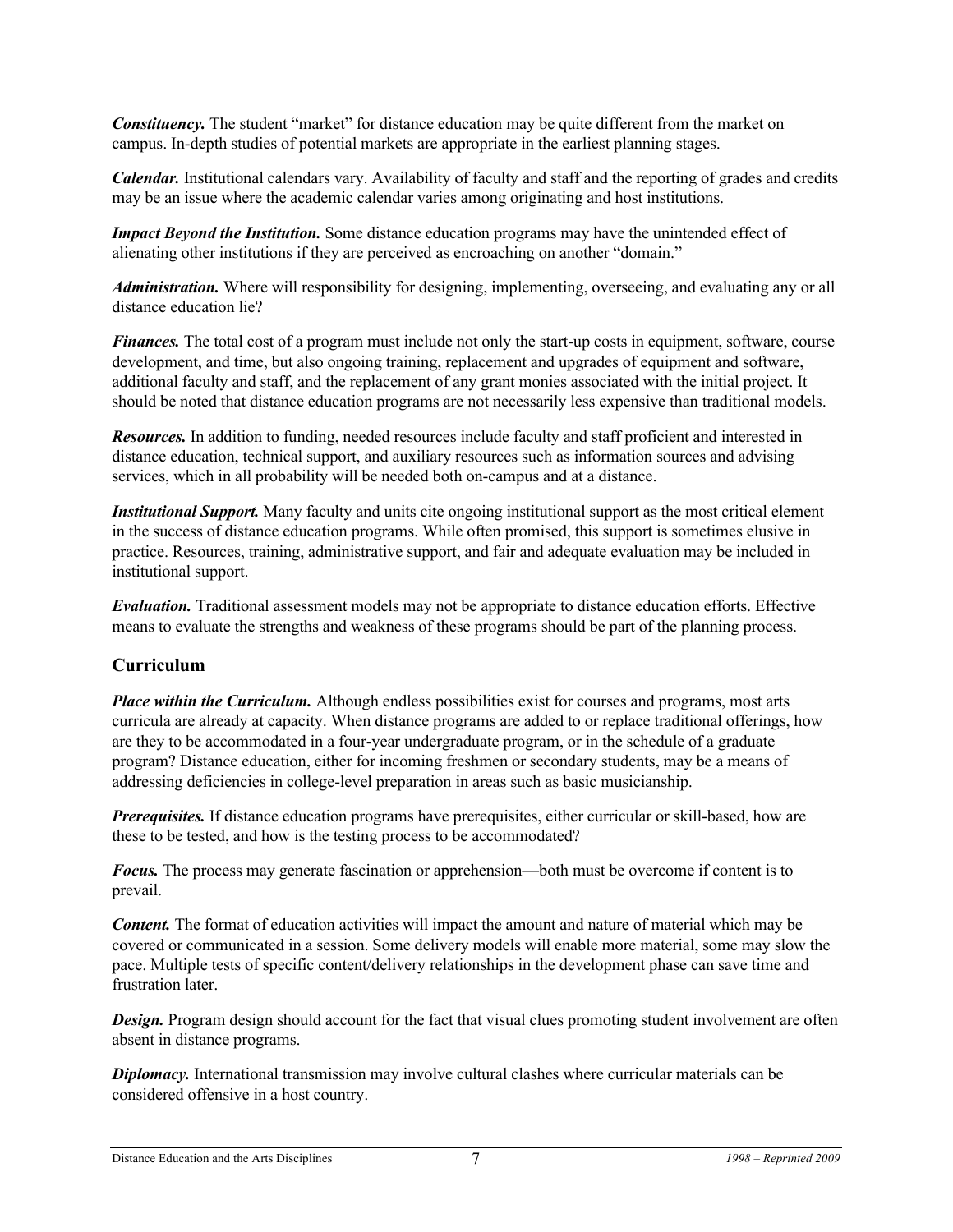#### **Faculty**

*Attitudes.* While some faculty will naturally be more interested in distance education than others, attitudes will be shaped not only by personal preference, but by the general perception of involvement in distance education within and beyond the unit. Even a faculty member who enjoys the medium will be reluctant to devote time and energy if that activity is not considered professionally prestigious or is not tied to the reward system.

*Concepts of Teaching.* Distance education is clearly not an area where it is possible to teach as one has been taught. In addition to the required flexibility of approach, many faculty will need willingness to take on new roles and abandon others. This issue will be especially important in consortial teaching situations.

*Training.* Most faculty will require some training in distance education means and methods. Providing ample support in this area is critical to maintaining effectiveness and positive attitudes.

*Loads.* Technology tends not to reduce work, but to increase it. It should not be assumed that teaching at a distance is less demanding than traditional models. Although enrollment in some cases may be theoretically limitless, work must be evaluated, advising delivered, and faculty/student contact maintained. Group contact and individual contact take on different meanings.

*Incentives.* There are a number of possible incentives, including release time for training, for course development and implementation, and for software development and research. Adequate technical support and training are also important incentives.

*Rewards, Promotion and Tenure.* It is important that faculty be given adequate recognition in the review process for effort expended in researching, developing, and implementing distance education programs and software, as well as for reviewing other programs and software. Teaching at a distance, like teaching fundamentals, must be valued if the review process is to be fair. Thought must also be given to determining who is competent to judge these activities.

*Compensation.* Although tied to loads within a unit, compensation in the realm of distance education may extend beyond the institution. Faculty of one school may teach through cyberspace for another. How and by whom are such faculty compensated? Funding for faculty in distance education may come from a variety of sources, including development grant funds that originate outside the unit and are specific to distance education. The long-term ramifications of these funding sources should be considered.

*Job Security.* Although it is too early to evaluate the impact of distance education on the staffing levels of arts units, some apprehension is to be expected. Few faculty will be eager to develop a program in cyberspace if they fear such a program could eliminate their position on the campus.

#### **Students**

*Educational Benefit.* The overriding concern for unit and student alike is the delivery of instruction in modes appropriate for specific content. Much knowledge and many skills can be developed at a distance; many accomplishments in the arts, however, depend on the physical presence of an instructor and/or fellow students. The range of possibilities will be greater where distance education is a component in a program that also includes in-person instruction than in those programs conducted solely at a distance.

*Educational Experience.* The context of education is often as valuable as the content. Students may learn as much from each other as from an instructor (not a popular reality among faculty, perhaps), and certainly the informal exchange of ideas and the enthusiasm for learning which have long characterized the academic environment are important aspects of education. Although this exchange is fostered to some extent by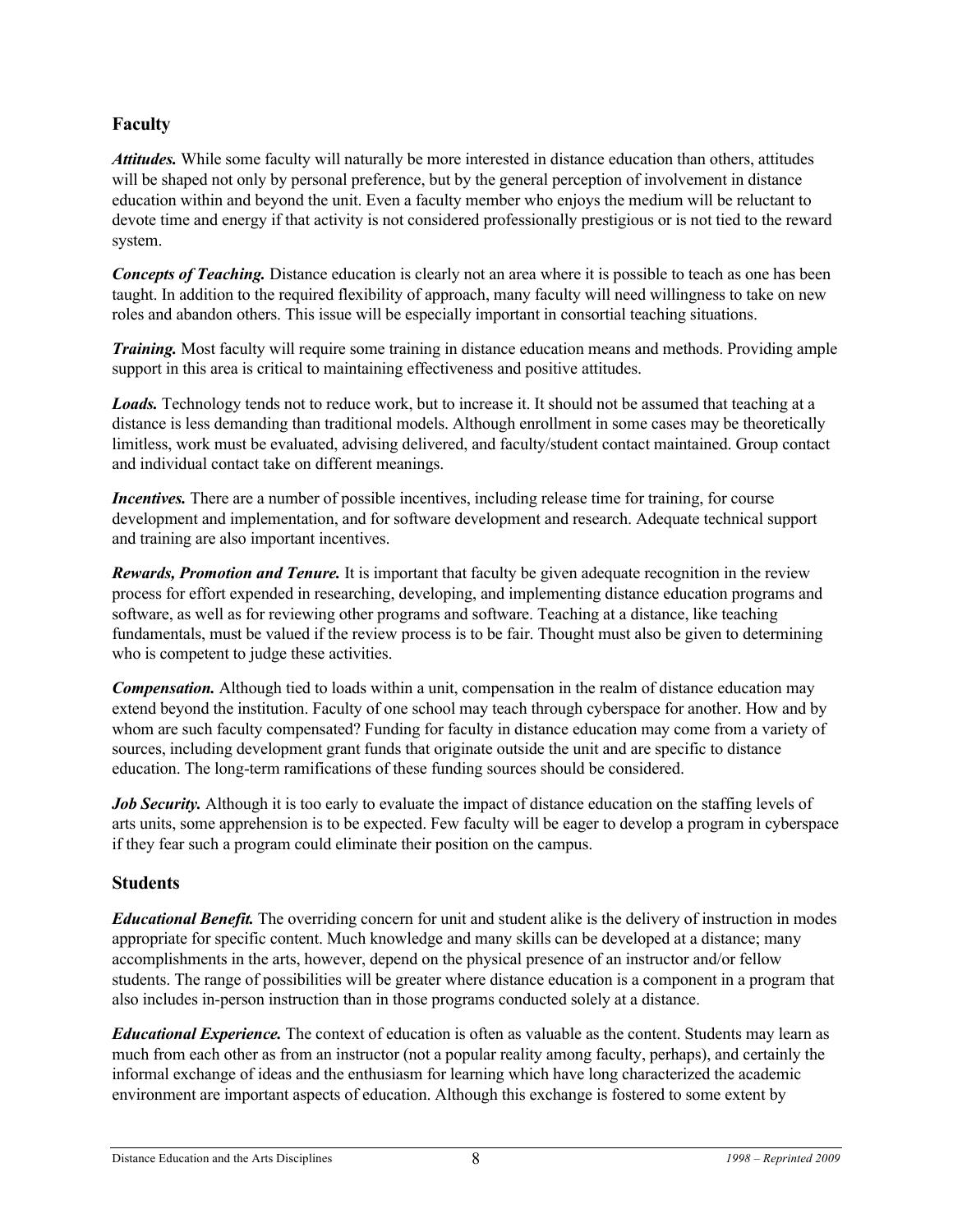software which makes real-time interaction among distance learners possible, the nature of the exchange is limited. It is hard to imagine a practical technology which would enable a music student to knock on the door of an adjacent practice room to discuss fingerings, or dance students to work out the grace and logistics of a lift.

*Learning Styles.* Like faculty, some students will take more readily to learning at a distance than others. Some will respond well to the additional responsibility, and others may feel more comfortable being open and frank at a distance than they would in person. Those who would dread an office visit are often happier with e-mail. On the other hand, students who have difficulty with the distance mode may be more difficult to identify and assist.

*Initial Fluency with Technology.* Although most incoming students have some experience with electronic media, the range is considerable. Evaluating the level of expertise and establishing a baseline fluency is an important aspect of distance education programs.

*Acces***s** *to Technology.* In some situations—learning centers remote from a central campus, for example—the technology necessary for distance education is provided by the institution. Often, however, the student must own or have independent access to the technology, most frequently a computer. Some institutions add a substantial fee to a distance education course, which covers the cost of a new computer.

*Support Services.* Units and institutions will need to consider how to deliver appropriate services to students at a distance. These services include admissions, registration, financial aid, orientation, remedial instruction, library services, technical support, academic advising, personal and academic counseling, technical support, evaluation, and placement services.

*Recruitment.* Recruiting students for distance education may be very different from traditional recruitment for degree and diploma programs. The market is in many cases wider and more diverse, and the marketplace is often digital. Public relations and image have a greater impact in a new market, where the fund of past experience is less substantial.

#### **CAUTIONS**

- Although most distance education initiatives will be heralded as educational benefits, some will have other underlying motivations—political pressure, increased enrollment, or search for prestige, for example. Be aware of these underlying agendas and the possible ramifications for the unit and its programs.
- There will be a certain amount of pressure of the "If we don't do this, someone else will" variety. Evaluate all possible programs realistically within the context of mission, goals, objectives, and resources.
- Communication engenders trust. Be prepared to discuss with faculty, administration, boards, staff, and students the possibilities and limitations of distance education in the arts. Be ready to be articulate.
- Be loyal to the process as well as product nature of education in the arts.
- Resist the pressure and/or temptation to focus on technology rather than on teaching and learning.
- Be wary of attempts to reach more students with fewer faculty and staff. It is only rarely possible to do so and maintain academic standards.
- There is concern in many quarters that the university will be replaced by cyberspace. Although highly unlikely, this scenario presents a stumbling block to many, and should be addressed. Thoughtful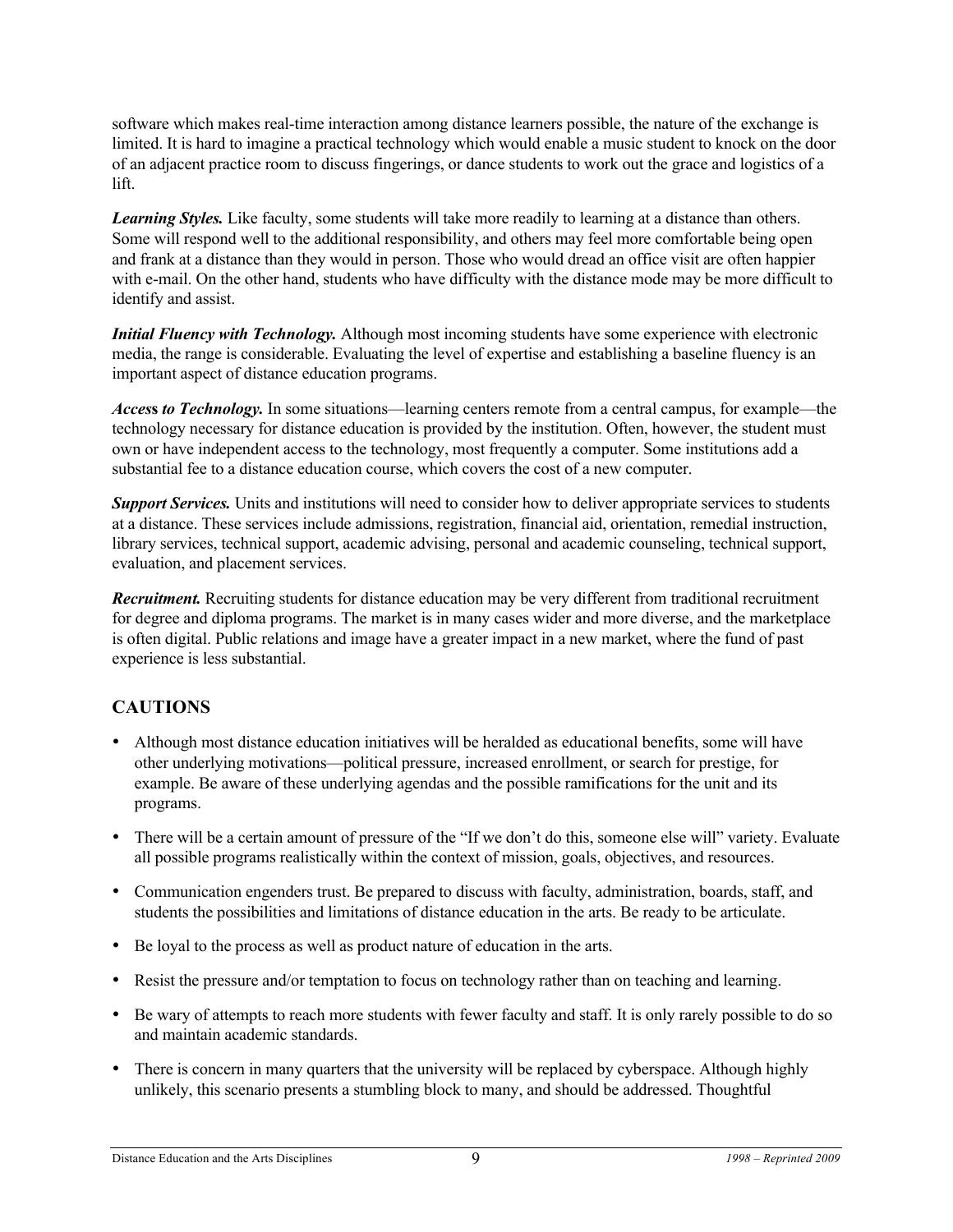discussion of the value of the traditional academic community and the emerging community at a distance will serve to strengthen both.

- Be aware of legislation and regulation that affect education onsite and at a distance.
- In evaluating programs, remember that there is a difference between learner satisfaction and learner achievement.
- Trail blazing is risky business. Initiating new programs is risky both for units and for the individuals involved in the project. A certain amount of failure is to be expected and accepted.
- Avoid unnecessary failure by resisting the temptation to do too much too soon, or to make claims which will be difficult to substantiate and which may engender skepticism, loss of support, and/or diminution of resources.
- Be aware that students will expect all faculty, not just those involved directly with distance education, to serve as "guides on the side" for cyberspace.

#### **LEADERSHIP OPPORTUNITIES**

- Begin by looking at the promises and pitfalls of distance education in general and in the arts disciplines specifically. Help others get a comprehensive picture of the challenges.
- Develop approaches to dealing with the flood of information accessible by computers. What criteria can be developed to sort information by its usefulness to particular concepts and projects?
- Consider ways to make reasonable and workable judgments about the extent to which specific kinds of knowledge and skill development can take place at a distance. The basic question is not what can be done anywhere else or at some future time, but rather what can you do in your circumstances at the time you institute distance education programs.
- Work on connections between faculty work in this area and the reward system at your institution or more generally. Develop basic criteria for evaluating the success of components and programs as a whole.
- Make connections with those designing generic software for distance education programs. It is particularly important that generic systems with broad applications are able to accommodate arts instruction.
- Engage software development with a view to producing conceptual understanding as well as delivery of information. Interactive exercises and straight presentation each have their challenges.
- Work on curricula that develop the kinds of compilation and integration skills that are required to obtain optimum intellectual and artistic benefits from the Internet, CD-ROMs and other electronic storage and retrieval systems. One approach would extend the concept of a research methods course to the use of electronic means. A more advanced approach would focus on various intellectual techniques, tying electronic means of information retrieval to fulfillment of perspectives and projects based in those techniques.
- Keep histories of work on distance education as the basis for future reflections and sharing of successes and failures, all as the basis for developing a sense of what works and why. Such efforts are particularly important in the arts, where the challenges are great.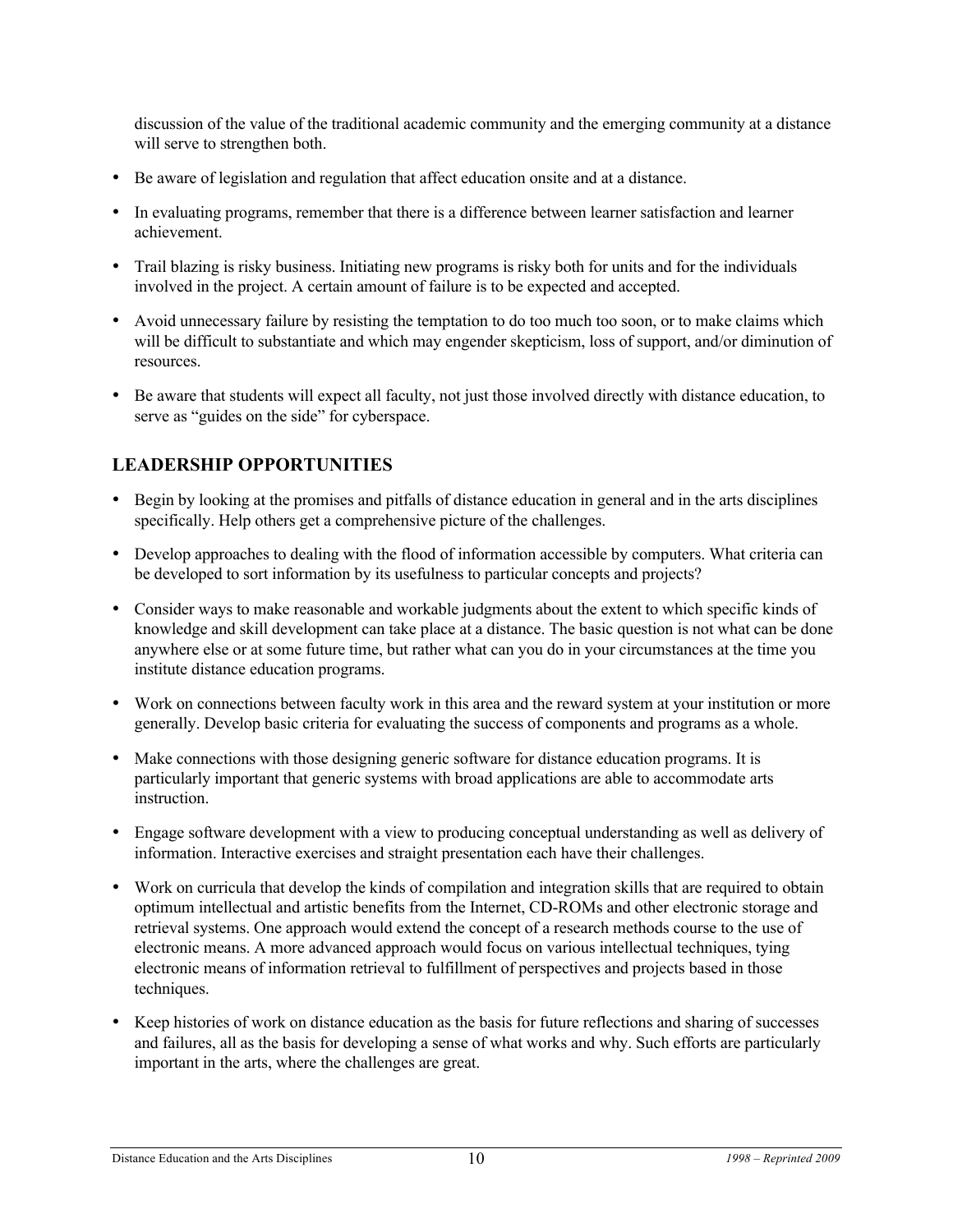- Find ways to work with others in general education projects that bring the arts and other disciplines into productive relationships in particular curricula.
- Engage issues of counseling and tutorial approaches for distance education programs.
- Develop criteria for judging the merits of distance education proposals. Issues presented in this paper provide a basis for such efforts.
- Conduct policy research to determine possible results of particular policies, trends, directions, and approaches. What are the potential impacts on the arts disciplines, on the preparation of students, on the professional lives of graduates, on expectations for teaching and learning, on evaluation and assessment?
- Keep attached and engaged with distance education efforts in your institution and in your community to ensure that your unit is not bypassed in program or policy development that could affect or compete with your offerings.

#### **RESOURCES**

Information on distance education in the arts is as yet very slight. Most of the following sources are of a general nature.

#### **Selected Sources**

#### *1. Copyright and Intellectual Property*

"Fair Use Guidelines for Educational Multimedia" was developed by the Consortium of College and University Media Centers and is included in the Conference on Fair Use Report. The conference was convened as part of the National Information Infrastructure Working Group on Intellectual Property Rights.

**http://www.uspto.gov/web/offices/dcom/olia/confu/report.htm**

- "Fair Use of Copyrighted Works" is a pamphlet published by the Consortium for Educational Technology in University Systems (CETUS). The website also offers links to other fair use guidelines and resources regarding copyright. **http://www.cetus.org/fairindex.html**
- "Intellectual Property and the National Information Infrastructure," by Arnold Lutzker, is an executive summary of the Commerce Department's White Paper on National and Global Information Infrastructure, commissioned by the Association of Research Libraries, the American Library Association, the American Association of Law Libraries, the Medical Library Association, and the Special Library Association. It is a concise, readable, even-handed analysis of issues of vital concern to the education and library communities.

**www.swiss.ai.mit.edu/6805/articles/int-prop/arl-on-wp-sept95.txt**

- Audio Visual Services at Penn State Libraries has a site with valuable links to copyright information sources. Highly recommended. **http://www.libraries.psu.edu/psul/infosvcs/copyright\_info.html**
- The International Federation of Library Associations and Institutions offers a site with extensive links to copyright, intellectual property, and fair use documents. Highly recommended. **http://www.collectionscanada.gc.ca/ifla/II/cpyright.htm**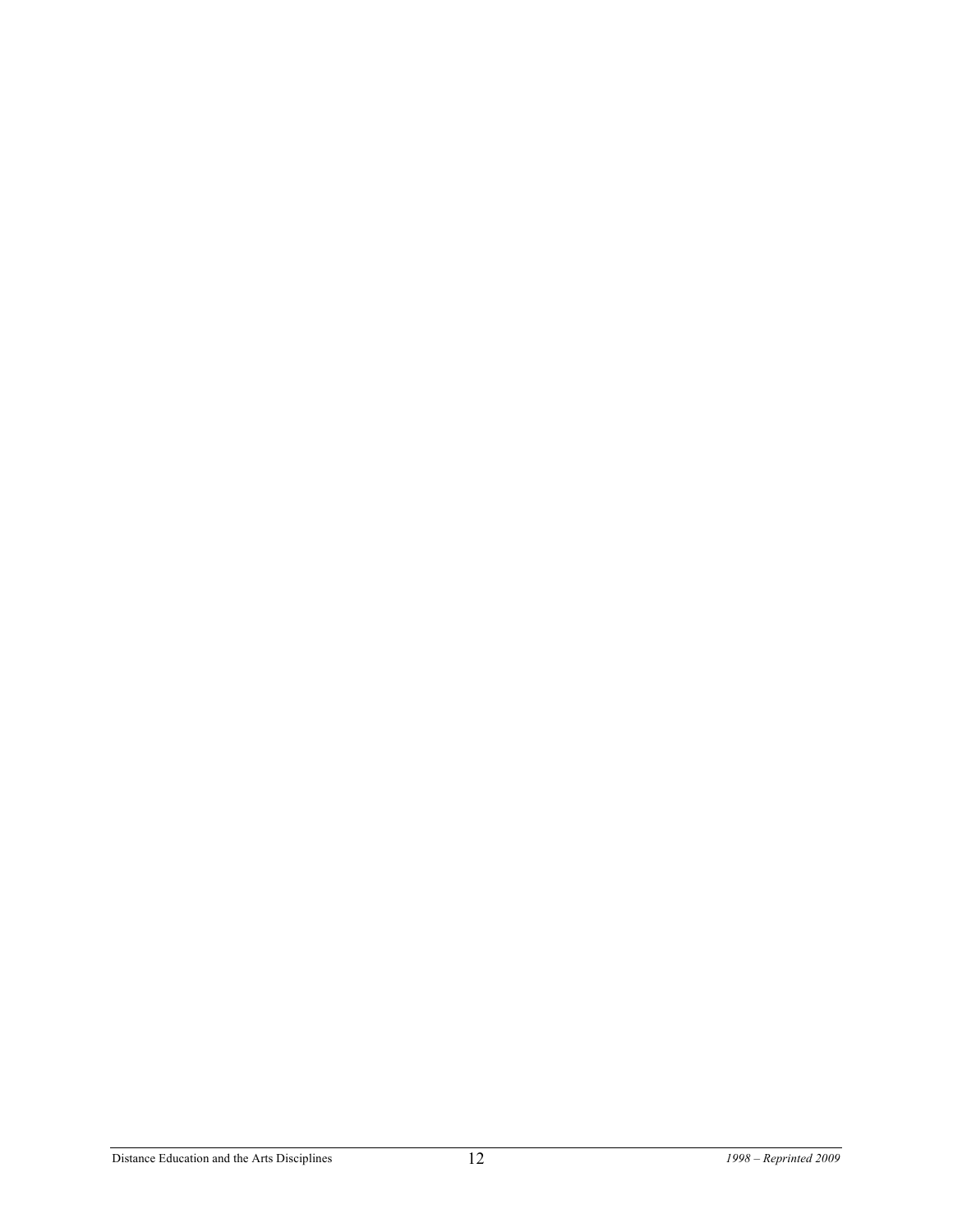#### *2. Ethics*

Thoms, Karen Jarrett. "Ethical Issues Relating to Teaching via an Interactive Two-Way Television System (ITV)." Paper presented at the 1996 Mid-South Instructional Technology Conference. http://frank.mtsu.edu/~itconf/96/index96.html

An excellent overview of ethical issues equally applicable to most distance education formats. The web site contains links to conference proceedings on other aspects of distance education.

#### *3. Funding*

Lucero, Jesus Ricaro, and Doris M. Epler. *Distance Learning Funding Sources: A Resource Guide of Funding Sources for Distance Learning Projects Prepared under a Grant from the Center for Rural Pennsylvania.* Mansfield, PA: Mansfield University, 1992. ERIC Reference No. ED 358 813

A partially annotated list of sources, including corporate foundations, cable television programming, U.S. Department of Education, federal agencies (including NEA and NEH), telephone companies and foundations, consultant services, funding source books, resources for grant writers, and a brief overview of the periodical literature.

#### **Resource Organizations**

Association for Technology in Music Instruction (ATMI). **http://atmionline.org/**

"ATMI serves as a forum for the scholarly presentation of technical information by and for specialists in the field of computer-assisted instruction (CAI) in music."

Consortium for Educational Technology in University Systems (CETUS). **http://www.cetus.org/**

A consortium of the State University of New York, the City University of New York, and the California State University System, formed to explore a variety of initiatives in technology and assisted teaching, learning, and research.

Distance Education Clearinghouse. **http://www.uwex.edu/disted/index.cfm**

A comprehensive Web site maintained at the University of Wisconsin, with information on current issues, technologies, and services. Highly recommended.

Inter-American Distance Education Consortium (CREAD). **http://www.schoolofed.nova.edu/cread/**

CREAD is an inter-American non-profit distance education consortium, based at Nova Southeastern University (NSU) in South Florida, which supports the mission of CREAD in developing distance education at an inter-American level through inter- institutional cooperation.

National University Continuing Education Association (NUCEA) **www.NUCEA.edu/**

A resource for continuing education courses, including part-time degree programs.

United States Distance Learning Association (USDLA). **http://www.usdla.org/**

Founded in 1987, USDLA constituencies include K-12, higher, and continuing education, and corporate, military, and government training. USDLA is active in policy development and had influenced legislative and administrative initiatives in the education and telecommunications arenas.